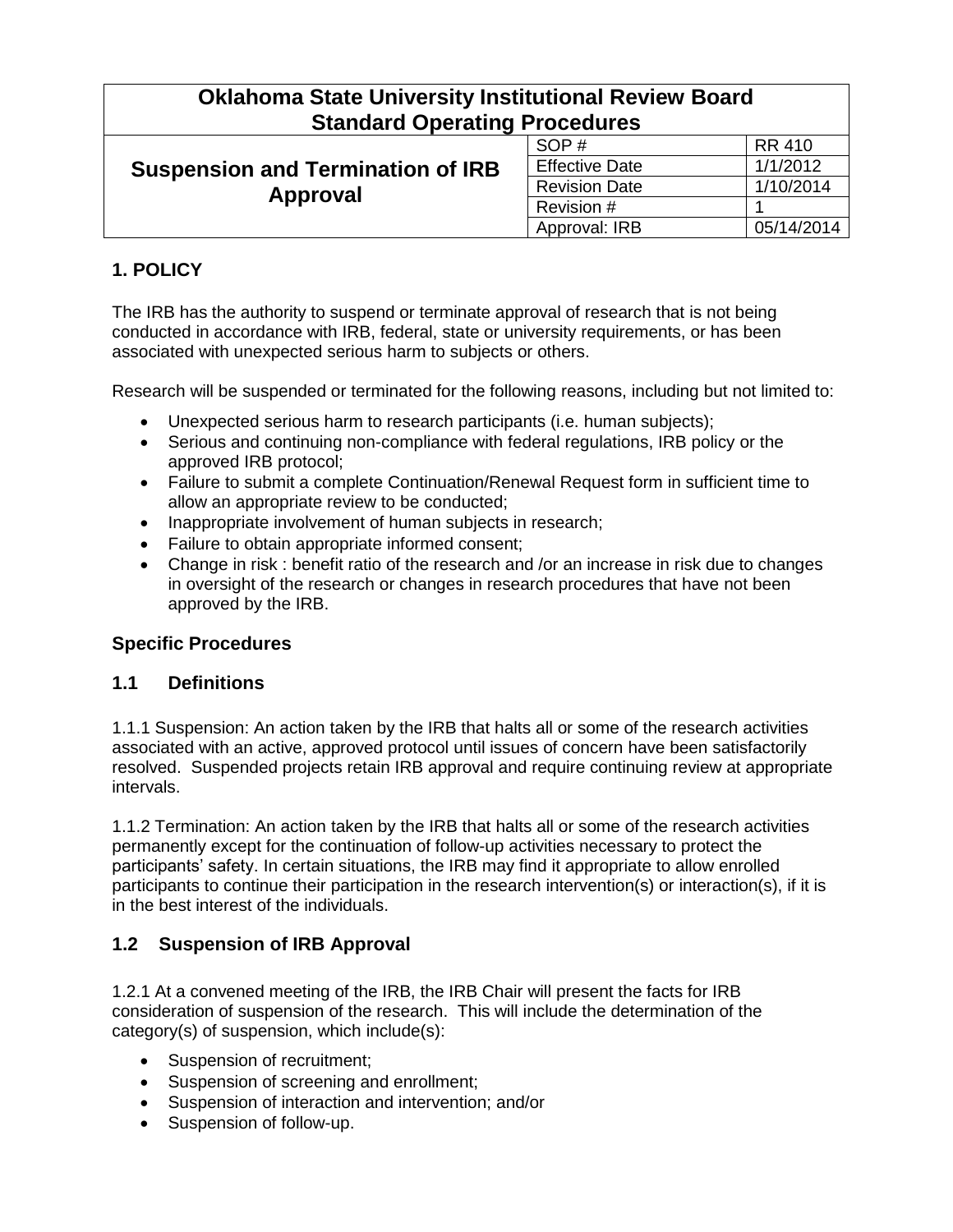The IRB will consider the following during its deliberations:

- Actions to protect the rights and welfare of currently enrolled participants;
- How current participants will be informed of the suspension;
- Reporting of unanticipated problems or adverse events.

The IRB will detail any information, corrective actions or events that are needed for the IRB to consider withdrawal of any suspension and establish a time line for their completion. The discussion, action, and vote will be recorded in the meeting minutes.

1.2.2 The principal investigator and any other investigator(s) for the research, the associated research staff, appropriate department heads, college research deans, and the institutional official will be notified by letter of the suspension and any required response. The letter will include:

- An explanation of the extent of the suspension in terms of enrollment, recruitment, interventions, interactions and data analysis;
- The reasons for the suspension, the rationale for the decision and an offer to the investigator to respond to the IRB in writing; and
- A request for a description of any procedures needed to protect the rights and welfare of currently enrolled subjects (if any) including procedures for notifying participants of suspension and procedures for safe withdrawal from the study.

1.2.3 In instances when serious or continuing non-compliance or incidents of unexpected serious harm pose imminent threat to participants' rights and welfare (e.g. safety), the IRB Chair, in consultation with the IRB Manager and Assistant Vice President for Research Compliance, may act immediately to temporarily suspend previously approved research. The investigators, research staff, appropriate university department heads, college research deans, the institutional official, and appropriate federal department and regulatory agency personnel will be notified of the suspension. Further review by the convened IRB will determine the length and terms of any suspension.

### **1.3 Termination of IRB Approval**

1.3.1 At a convened meeting of the IRB, the IRB Chair will present the facts for IRB consideration of termination of the research. The IRB will decide on a course of action and establish a time line for the completion of that action. The discussion, action and vote will be recorded in the meeting minutes.

1.3.2 The principal investigator and any other investigator(s) for the research, the associated research staff, appropriate department heads, college research deans and the institutional official will be notified by letter of the termination and any required response. The letter will include:

- An explanation of the extent of the termination in terms of enrollment, recruitment, interventions, interactions and data analysis;
- The reason(s) for the termination, the rationale for the decision and an offer to the investigator to respond to the IRB in writing;
- A request for a description of any procedures needed to protect the rights and welfare of currently enrolled subjects (if any) including procedures for notifying participants of suspension and procedures for safe withdrawal; and
- A description of whether follow-up of subjects for safety reasons is permitted or required.

During its deliberations, the IRB will consider, but is not limited to the following: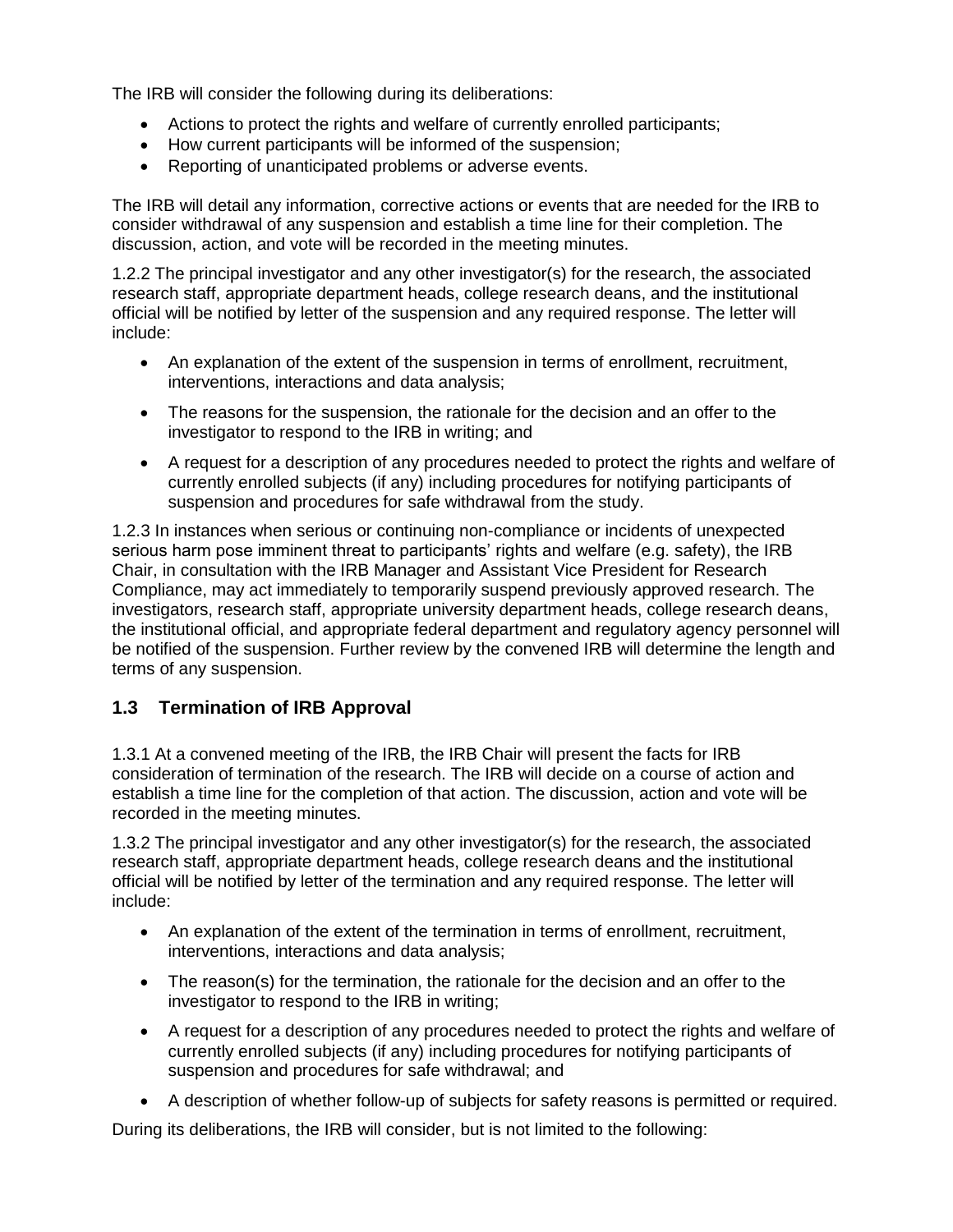- Actions to protect the rights and welfare of currently enrolled participants;
- Procedures for safe withdrawal of enrolled participants;
- How current participants will be informed of the termination; and
- Reporting of unanticipated problems or adverse events.

1.3.3 In instances when serious or continuing non-compliance or incidents of unexpected serious harm pose imminent threat to participants' safety, the IRB Chair, in consultation with the IRB Manager and Assistant Vice President for Research Compliance, may act immediately to temporarily terminate previously approved research. The investigators, research staff, appropriate university department heads, college research deans, the institutional official, and appropriate federal department and regulatory agency personnel will be notified of the termination. The termination action will be further reviewed by the convened IRB as detailed in 1.3.1 and 1.3.2.

### **1.4 Reporting**

1.4.1 If the research is supported by an external sponsor, the sponsor will be notified of the suspension/termination of the research.

For all non-exempt research, if the IRB suspends or terminates the protocol, a report must be submitted to the Office for Human Research Protections (OHRP). The report should be prepared according to the OHRP Guidance on Reporting Incidents to OHRP and must include the following;

- Name of the institution:
- Title of the research project/grant in which the problem occurred;
- Name of the principal investigator;
- IRB number and (if appropriate) the number of any applicable federal award;
- A detailed description of the reason for the suspension or termination: and
- Actions the institution is taking or plans to take to address the suspension or termination.

All suspensions and terminations will be reported to the appropriate individuals and agencies in accordance with federal regulations and university policy within one month of the IRB's actions.

## **2. SCOPE**

This procedure applies to all research approved by the IRB.

#### **3. RESPONSIBILITY**

The IRB Chair is responsible for presenting the facts to the IRB at a convened meeting.

IRB members are responsible for determining if the facts are sufficient to require suspension or termination of the research.

IRB members are responsible for determining a course of action and a timeline for the completion of that action.

IRB Manager is responsible for notifying the appropriate individuals, departments and agencies of the suspension or termination.